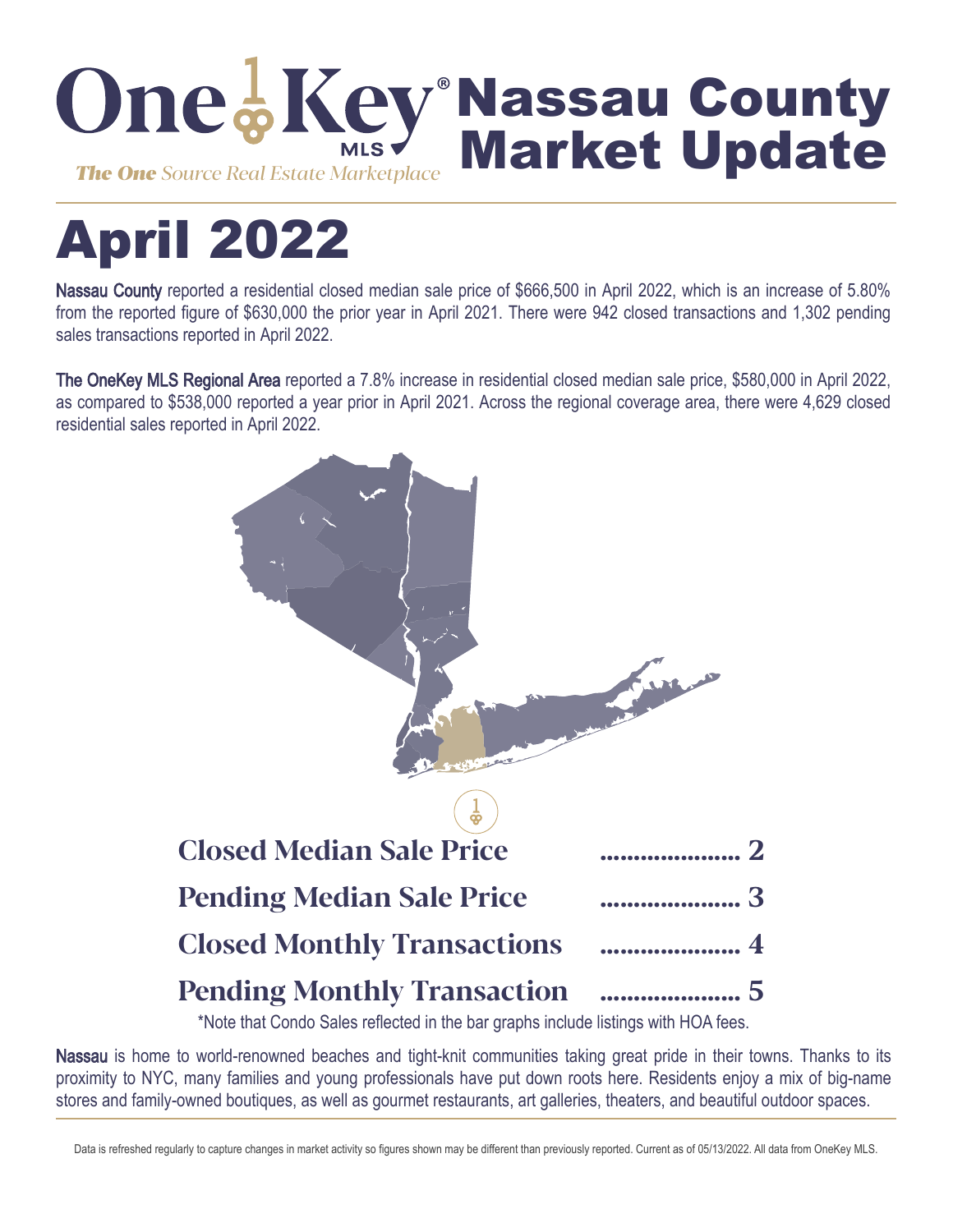

## Real Estate Market Report

## **Pending Sales Median Price for:**

#### **Location: Nassau (County)**



| <b>Month</b>    | Current<br>Year | Prior<br>Year | %<br>Change |
|-----------------|-----------------|---------------|-------------|
| Apr-2022        | \$695,000       | \$650,000     | 6.9         |
| Mar-2022        | \$690,000       | \$640,000     | 7.8         |
| Feb-2022        | \$690,000       | \$640,000     | 7.8         |
| Jan-2022        | \$650,000       | \$625,000     | 4.0         |
| Dec-2021        | \$650,000       | \$605,000     | 7.4         |
| Nov-2021        | \$655,000       | \$600,000     | 9.2         |
| Oct-2021        | \$660,000       | \$610,000     | 8.2         |
| Sep-2021        | \$640,000       | \$610,000     | 4.9         |
| Aug-2021        | \$650,000       | \$590,000     | 10.2        |
| <b>Jul-2021</b> | \$659,500       | \$585,650     | 12.6        |
| Jun-2021        | \$663,000       | \$588,500     | 12.7        |
| May-2021        | \$665,000       | \$550,000     | 20.9        |

Pending Sales Median Price for: Location: Nassau (County) (Last 24 Months - Residential, Condo, Co-op Properties)



Note: Information displayed in the data table is compiled by OneKey® MLS and represents a combined total of Residential, Condo, Co-op Properties sales for the selected time frame. Only available<br>data will be displayed. Pl

05/13/2022 03:28 PM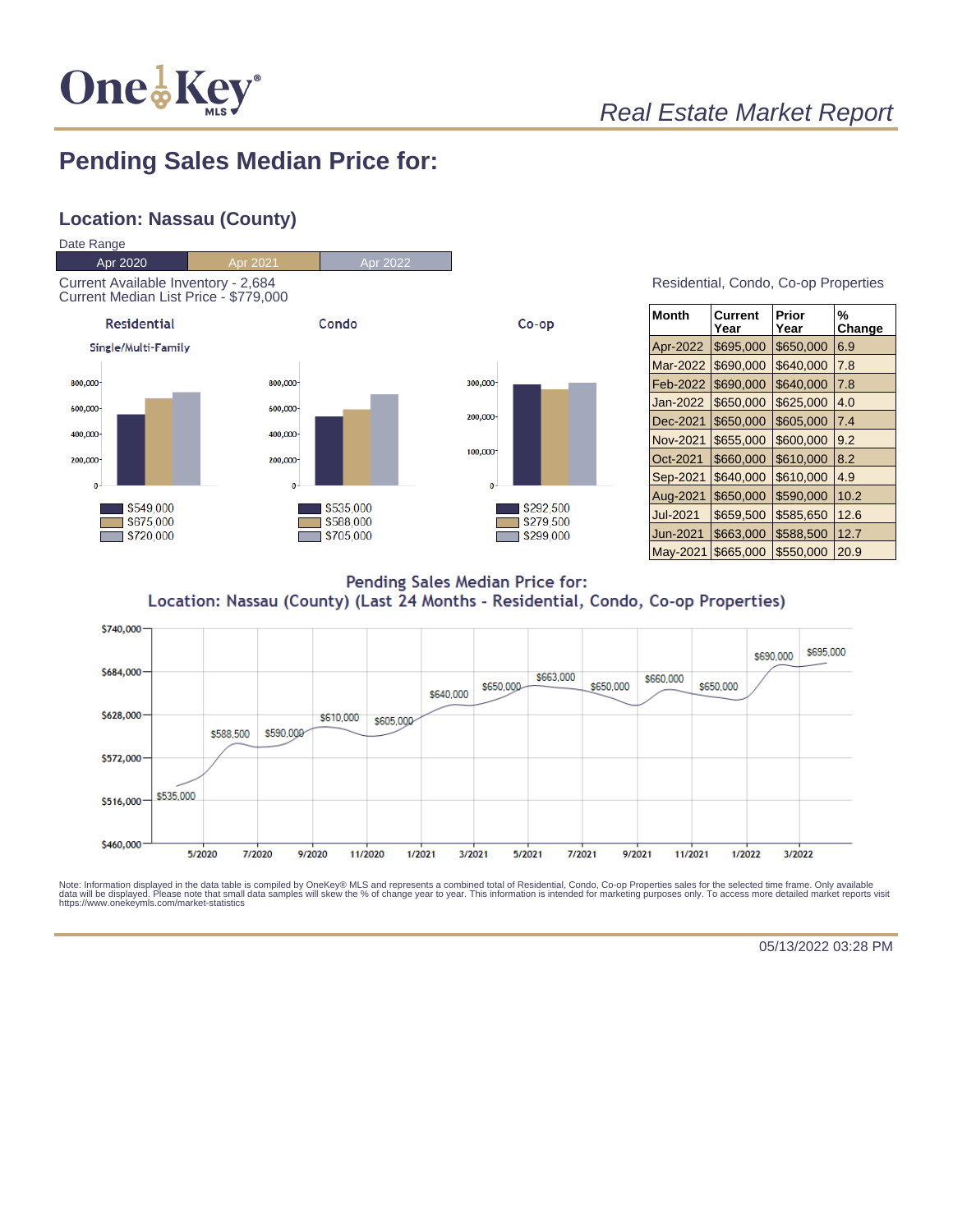

## **Pending Sales Counts for:**

#### **Location: Nassau (County)**



| Residential, Condo, Co-op Properties |  |  |
|--------------------------------------|--|--|
|                                      |  |  |

| <b>Month</b>    | Current<br>Year | Prior<br>Year | %<br>Change |
|-----------------|-----------------|---------------|-------------|
| Apr-2022        | 1,302           | 1,460         | $-10.8$     |
| Mar-2022        | 1,322           | 1,461         | $-9.5$      |
| Feb-2022        | 1,002           | 1,088         | $-7.9$      |
| Jan-2022        | 873             | 1,045         | $-16.5$     |
| Dec-2021        | 1.027           | 1,216         | $-15.5$     |
| Nov-2021        | 1.247           | 1,145         | 8.9         |
| Oct-2021        | 1.296           | 1.577         | $-17.8$     |
| Sep-2021        | 1,176           | 1,637         | $-28.2$     |
| Aug-2021        | 1.372           | 1.754         | $-21.8$     |
| <b>Jul-2021</b> | 1,362           | 1.946         | $-30.0$     |
| Jun-2021        | 1,575           | 1,252         | 25.8        |
| May-2021        | 1.513           | 501           | 202.0       |

**Pending Sales Counts for:** Location: Nassau (County) (Last 24 Months - Residential, Condo, Co-op Properties)



Note: Information displayed in the data table is compiled by OneKey® MLS and represents a combined total of Residential, Condo, Co-op Properties sales for the selected time frame. Only available<br>data will be displayed. Pl

05/13/2022 03:27 PM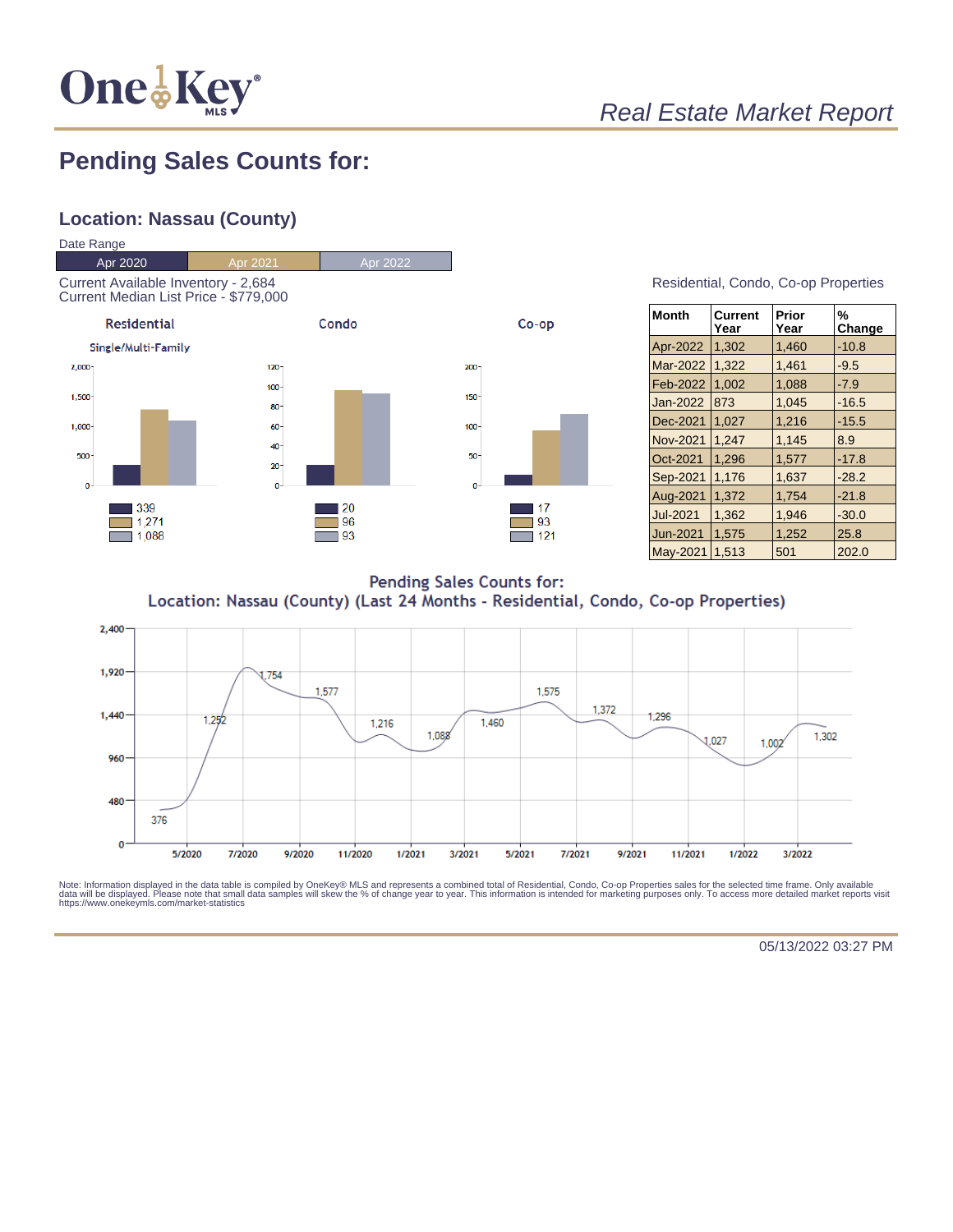

## Real Estate Market Report

#### **Sold Property Median Price for:**

#### **Location: Nassau (County)**



| Residential, Condo, Co-op Properties |  |  |
|--------------------------------------|--|--|
|                                      |  |  |

| <b>Month</b>    | Current<br>Year | Prior<br>Year | %<br>Change |
|-----------------|-----------------|---------------|-------------|
| Apr-2022        | \$666,500       | \$630,000     | 5.8         |
| Mar-2022        | \$650,000       | \$600,000     | 8.3         |
| Feb-2022        | \$650,000       | \$599,000     | 8.5         |
| Jan-2022        | \$650,000       | \$601,000     | 8.2         |
| Dec-2021        | \$645,000       | \$605,000     | 6.6         |
| Nov-2021        | \$651,000       | \$599,000     | 8.7         |
| Oct-2021        | \$650,000       | \$588,000     | 10.5        |
| Sep-2021        | \$660,500       | \$589,000     | 12.1        |
| Aug-2021        | \$670,000       | \$593,597     | 12.9        |
| <b>Jul-2021</b> | \$670,000       | \$550,000     | 21.8        |
| Jun-2021        | \$644,000       | \$555,000     | 16.0        |
| May-2021        | \$635,000       | \$585,000     | 8.5         |

**Sold Property Median Price for:** Location: Nassau (County) (Last 24 Months - Residential, Condo, Co-op Properties)



Note: Information displayed in the data table is compiled by OneKey® MLS and represents a combined total of Residential, Condo, Co-op Properties sales for the selected time frame. Only available<br>data will be displayed. Pl

05/13/2022 03:25 PM